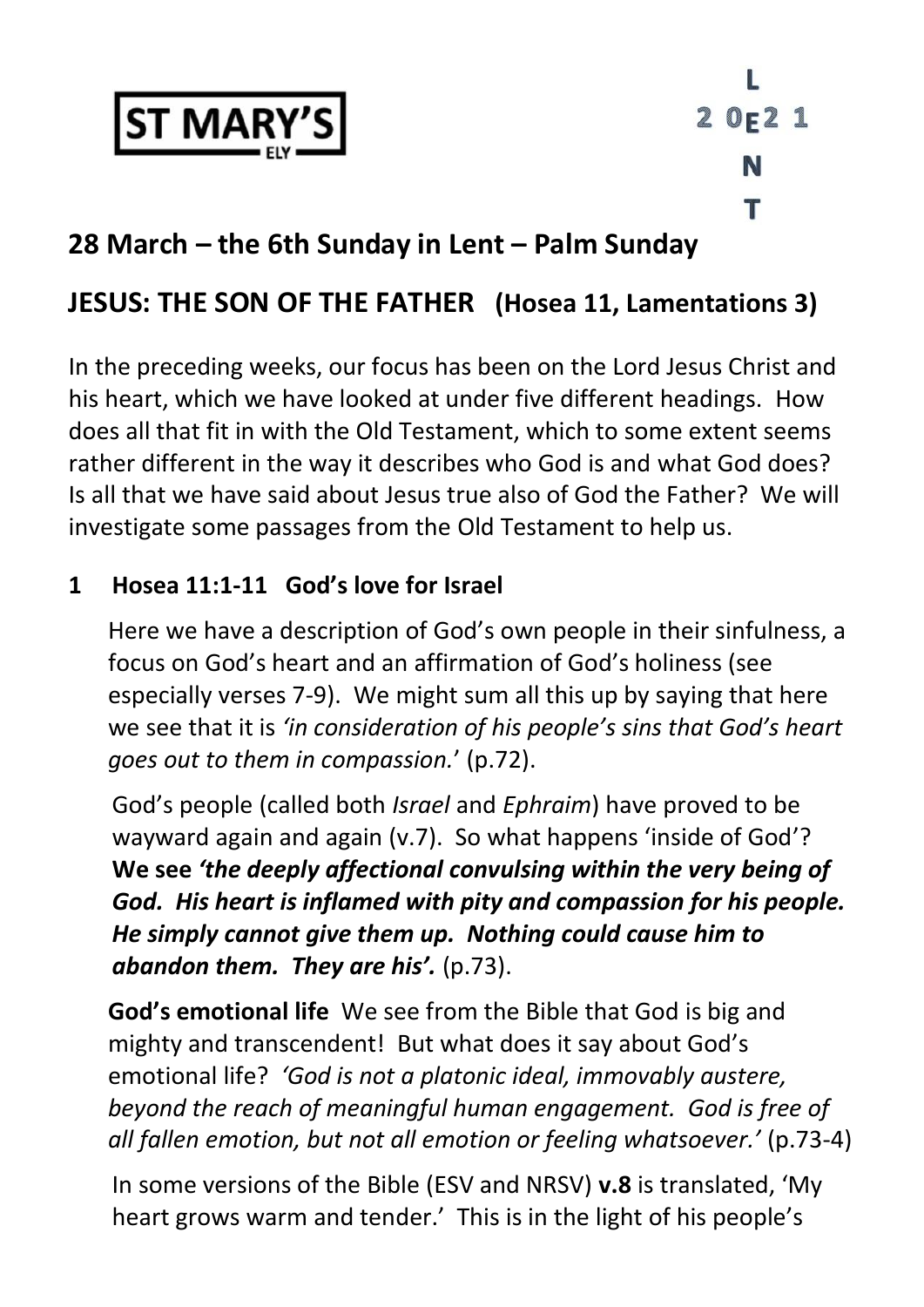sins. Who could have imagined that the holy God was like this? Does not our sin provoke God's displeasure and frustration, even anger?

*'We tend to think that because God is God and not us, the fact that he is holy renders it all the more certain that he will visit wrath on his sinful people'*  **(p.74). Let's allow God to tell us who he is:** *'The sins of those who belong to God open the floodgates of his heart in compassion for us. The dam breaks. It is not our loveliness that wins his love. It is our unloveliness.'* (p.75).

What a unique tunnel into the heart of God! He is a God who delights in mercy!

# **2 Lamentations 3**

Here is another text which leads us to the heart of God our Father. This is a book which is carefully structured. (Note number of verses in each chapter: each chapter is an acrostic – there are 22 letters in the Hebrew alphabet.) The literary high point is **v.33 of Ch.3**, the middle of the book and the heart of its message. Surrounding this verse, we see assurances of God's eventual mercy and restoration of his people whose city Jerusalem has been destroyed by the Babylonians (587BC). The verse talks of God punishing his people in this way, but its language indicates a sense of reluctance in doing this. The verses preceding **v.33** show that when he shows mercy, he does so with his whole heart and with his whole soul (**Jer 32:41**). See **Lam 3:22-28, 31-32.**

What pours out of God most naturally? God's deepest heart – what he delights to do, what is more natural to him – is mercy.

*'God is unswervingly just. But what is his disposition? What is he on the edge of his seat eager to do? … If you catch God offguard, what leaps out most freely is blessing. The impulse to do good. The desire to swallow us up in joy.'* (p.141)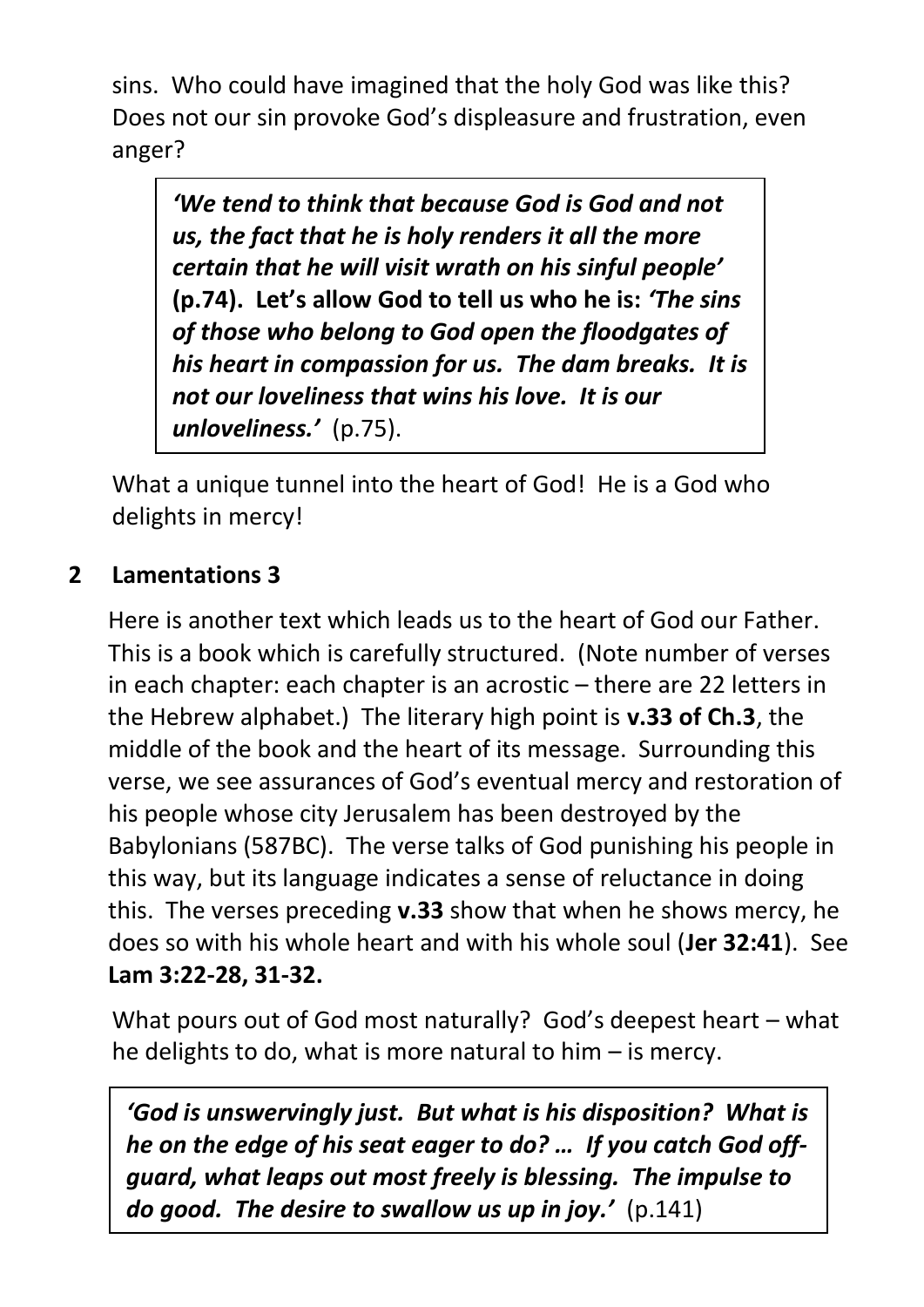### **3 Exodus 34:6-7**

Who is God the Father? And is he like Jesus? Ortlund says that these two verses in Exodus are *'the high point of divine revelation in all the Bible'* (p.146), not least because these words are picked up time after time in the Old Testament (see eg **Num 14:18; Neh 9:17; 13:22; Psalm 86:15; 103:8; 145:8; Joel 2:13; Jonah 4:2; Nahum 1:3**).

In all these texts, *'we climb into the very centre of who God is'*  (p.146). Here we see God defining his glory in response to Moses' request in Ex 33:18. God's glory, what God is really like, 'his distinctive resplendence', is goodness, mercy and grace. *'The bent of God's heart is mercy. His glory is his goodness. His glory is his lowliness.'* (p.147)

> Feast on each phrase:  **Compassionate and gracious; Slow to anger; Abounding in steadfast love and faithfulness; Maintaining steadfast love for thousands.**

*'His anger requires provocation; his mercy is pent up, ready to qush forth. We tend to think: divine anger is pent up, spring-loaded; divine mercy is slow to build. It's just the opposite. Divine mercy is ready to burst forth at the slightest prick.'* (p.148)

God says, *'There is no termination date on my commitment to you. You can't get rid of my grace to you. You can't outrun my mercy. You can't evade my goodness. My heart is set on you.'* (p.149)

# **4 God's deepest heart seen in Jesus**

So in these verses, God is opening up to us his deepest heart. The glory of God especially shines in mercy. See also **Isaiah 54:7-8**. But perhaps the final proof of who God is, is found in our four Gospels. Here we see the face of God, the Word becoming flesh. We see his glory, full of grace and truth (**John 1:14**) – identifying Jesus as possessing in fullness the same traits of God which we see in **Ex 34:6**.